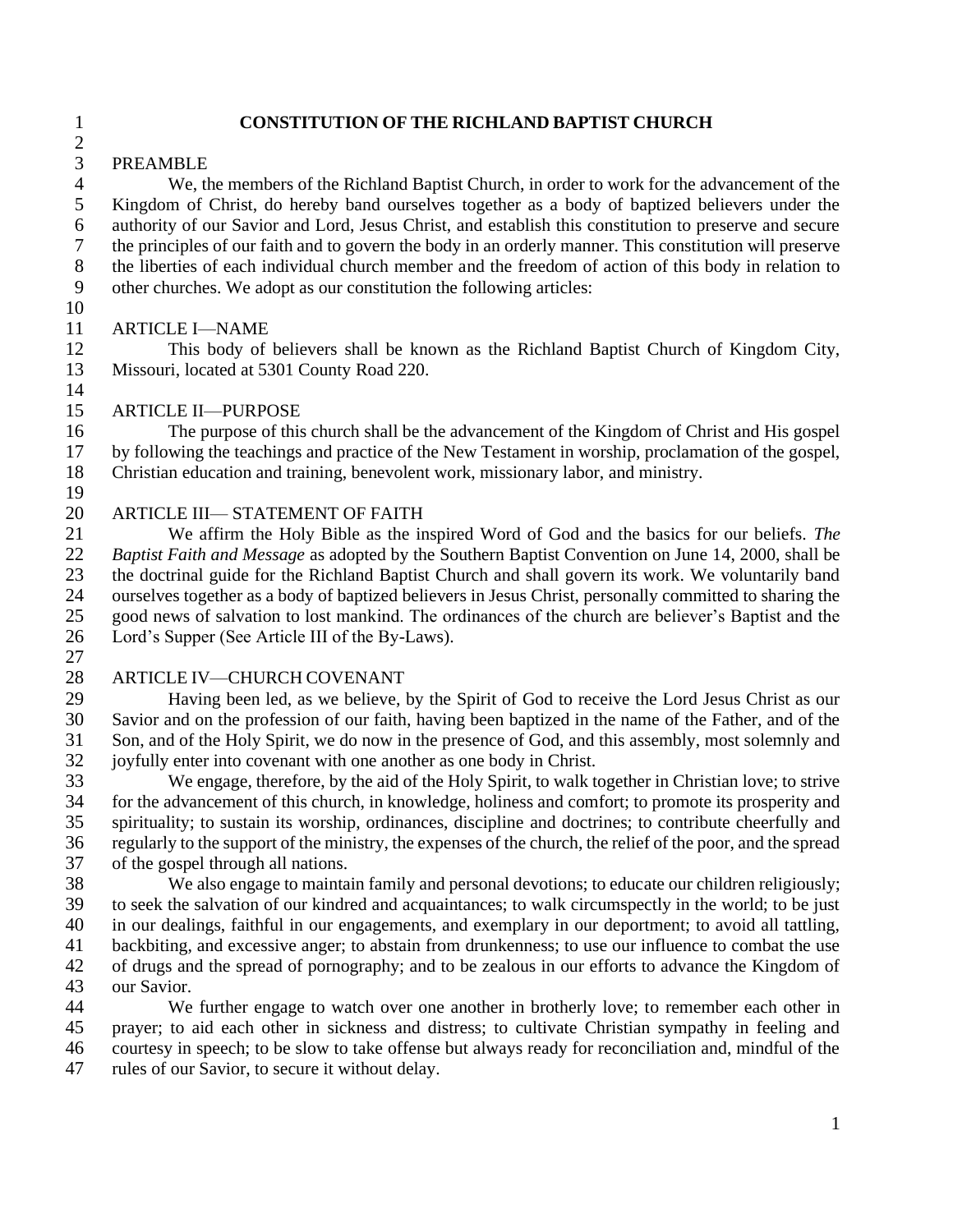We moreover engage that when we remove from this place, we will as soon as possible unite with some other church, where we can carry out the spirit of this covenant and the principles of God's Word.

## ARTICLE V—POLITY AND RELATIONSHIPS

 The government of this church is vested in the body of believers who compose it. Persons duly received by the members shall constitute the membership (See article I of the Bylaws). All internal groups created and empowered by the church shall report to and be accountable only to the church, unless otherwise specified by church action.

 This church is subject to the control of no other ecclesiastical body, but it recognizes and sustains the obligations of mutual counsel and cooperation among Baptist churches. Insofar as is practical and biblical, this church will cooperate with and support the Heart of Missouri Baptist Association, the Missouri Baptist Convention, and the Southern Baptist Convention, and financially support the Cooperative Program in education, evangelization, missions, and ministry.

## ARTICLE VI—MARRIAGE AND WEDDINGS

 Our statement of faith, *The Baptist Faith and Message 2000*, expresses our fundamental biblical conviction that Christian marriage is, by definition, the spiritual and physical uniting of one man and one woman in an exclusive covenant commitment for their joint lifetime. Christian marriage is God's unique gift to reveal the union between Christ and His Church. As such, the Richland Baptist Church believes that wedding ceremonies on church property are spiritual observances of worship of God, who created this divine institution. As worship services, weddings on church property shall be officiated by one or more licensed and/or ordained ministers of the gospel. The church may decline to make its facilities and/or ministers available for any wedding if it is determined that one or both of the parties are not biblically and/or legally qualified to marry. Such determinations may be made by the pastor(s), the deacons or the church council, subject to the direction of the church.

 No minister or employee of the Richland Baptist Church shall officiate any marriage ceremony unless such marriage is consistent with this policy.

#### ARTICLE VII—DISSOLUTION OF CHURCH AND DISPOSITION OF PROPERTY

 Section 1—In the event of the dissolution of the Richland Baptist Church, all property of the Richland Baptist Church, real, personal, and mixed of whatever kind and wherever located, shall be transferred to the Missouri Baptist Convention.

 Section 2—Dissolution of the church may occur, if the church by official action, votes to dissolve as a church or upon termination of regular worship services for more than twelve (12) consecutive months. Upon such action the trustees are authorized to sign all necessary documents to convey the property as herein provided.

# 

#### ARTICLE VIII—AMENDMENTS

 Changes in the constitution may be made at any regular or special-called business meeting of the church, provided each amendment shall have been presented in writing at a previous business meeting and copies of the proposed amendment shall have been furnished to each member present at the earlier meeting. The meeting to make any amendments must be announced from the pulpit during two consecutive Sunday morning services prior to the meeting. Amendments to the constitution shall 92 be approved by a two-thirds  $(2/3)$  affirmative vote of the church members present and voting.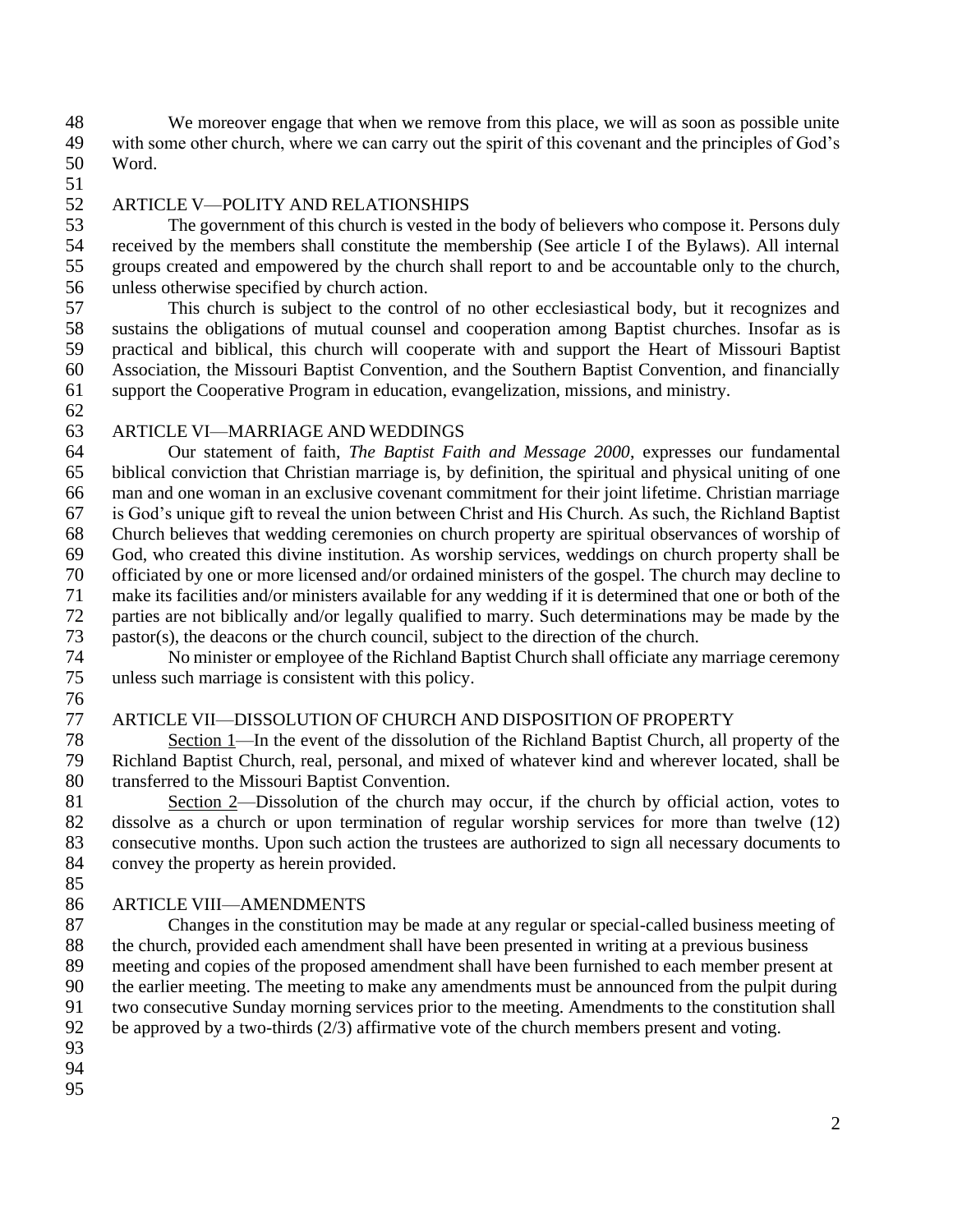| 96  |                                                                                                          |  |  |
|-----|----------------------------------------------------------------------------------------------------------|--|--|
| 97  | <b>BYLAWS OF THE RICHLAND BAPTIST CHURCH</b>                                                             |  |  |
| 98  |                                                                                                          |  |  |
| 99  | ARTICLE I-CHURCH MEMBERSHIP                                                                              |  |  |
| 100 | Section 1-General                                                                                        |  |  |
| 101 | This is a sovereign and democratic Baptist church under the lordship of Jesus Christ. The                |  |  |
| 102 | membership retains unto itself the exclusive right of self-government in all phases of the spiritual and |  |  |
| 103 | temporal life of this church. The membership reserves the exclusive right to determine who shall be      |  |  |
| 104 | members of this church and the conditions of such membership.                                            |  |  |
| 105 |                                                                                                          |  |  |
| 106 | Section 2-Candidacy                                                                                      |  |  |
| 107 | Any person may offer himself or herself as a candidate for membership in this church. All such           |  |  |
| 108 | candidates shall be presented to the church at any regular church service for membership in any of the   |  |  |
| 109 | following ways:                                                                                          |  |  |
| 110 |                                                                                                          |  |  |
| 111 | 1) A public profession of faith in Jesus Christ as personal Savior and Lord and baptism under the        |  |  |
| 112 | authority of this church and according to the policies of this church.                                   |  |  |
| 113 | Statement of a prior public profession of faith in Jesus as personal Savior and Lord and baptism<br>2)   |  |  |
| 114 | by immersion under the authority of a church of like faith and practice.                                 |  |  |
| 115 |                                                                                                          |  |  |
| 116 | Should there be any dissent as to any candidate, such dissent shall be referred to the pastor(s) and     |  |  |
| 117 | ministerial staff for investigation and the making of a recommendation to the church within thirty (30)  |  |  |
| 118 | days. A three-fourths vote of those church members present and voting shall be required to elect such    |  |  |
| 119 | candidates to membership.                                                                                |  |  |
| 120 | Those under the age of twelve (12) may be voted into membership after an age-appropriate                 |  |  |
| 121 | Christian Basics Study. Then, at age twelve, child members shall be offered a class explaining these     |  |  |
| 122 | documents and the responsibilities of church membership.                                                 |  |  |
| 123 |                                                                                                          |  |  |
| 124 | <b>Section 3—New Member Orientation</b>                                                                  |  |  |
| 125 | All candidates for membership shall receive a copy of The Baptist Faith and Message, the                 |  |  |
| 126 | Church Covenant, the Constitution and Bylaws of the Richland Baptist Church, and the Policy Manual       |  |  |
| 127 | and have time to read these documents and meet with a church leader to discuss any questions.            |  |  |
| 128 | All candidates for membership will also be required to attend a new member's class covering              |  |  |
| 129 | these documents, before being accepted as a member.                                                      |  |  |
| 130 |                                                                                                          |  |  |
| 131 | Section 4—Rights of Members                                                                              |  |  |
| 132 | All active* members shall have full voting rights at age twelve (12) on all motions,<br>1.               |  |  |
| 133 | recommendations, resolutions, and other matters that come before the church in regular and               |  |  |
| 134 | special business meetings. *NOTE: Any reference in the Bylaws to "active" members indicates              |  |  |
| 135 | a member who is in good standing with the church and has been attending at least two                     |  |  |
| 136 | services/week (Sunday School/Family Groups; Sunday morning worship; Sunday evening                       |  |  |
| 137 | worship "Prayer & Praise," Wednesday evening service) at least 75% of the time over the past             |  |  |
| 138 | six months.                                                                                              |  |  |
| 139 | Every member of the church is eligible for consideration by the membership as candidates for<br>2.       |  |  |
| 140 | elective offices in the church.                                                                          |  |  |
| 141 | Every member of the church may participate in the ordinances of the church as administered<br>3.         |  |  |
| 142 | by the church.                                                                                           |  |  |
| 143 |                                                                                                          |  |  |
|     |                                                                                                          |  |  |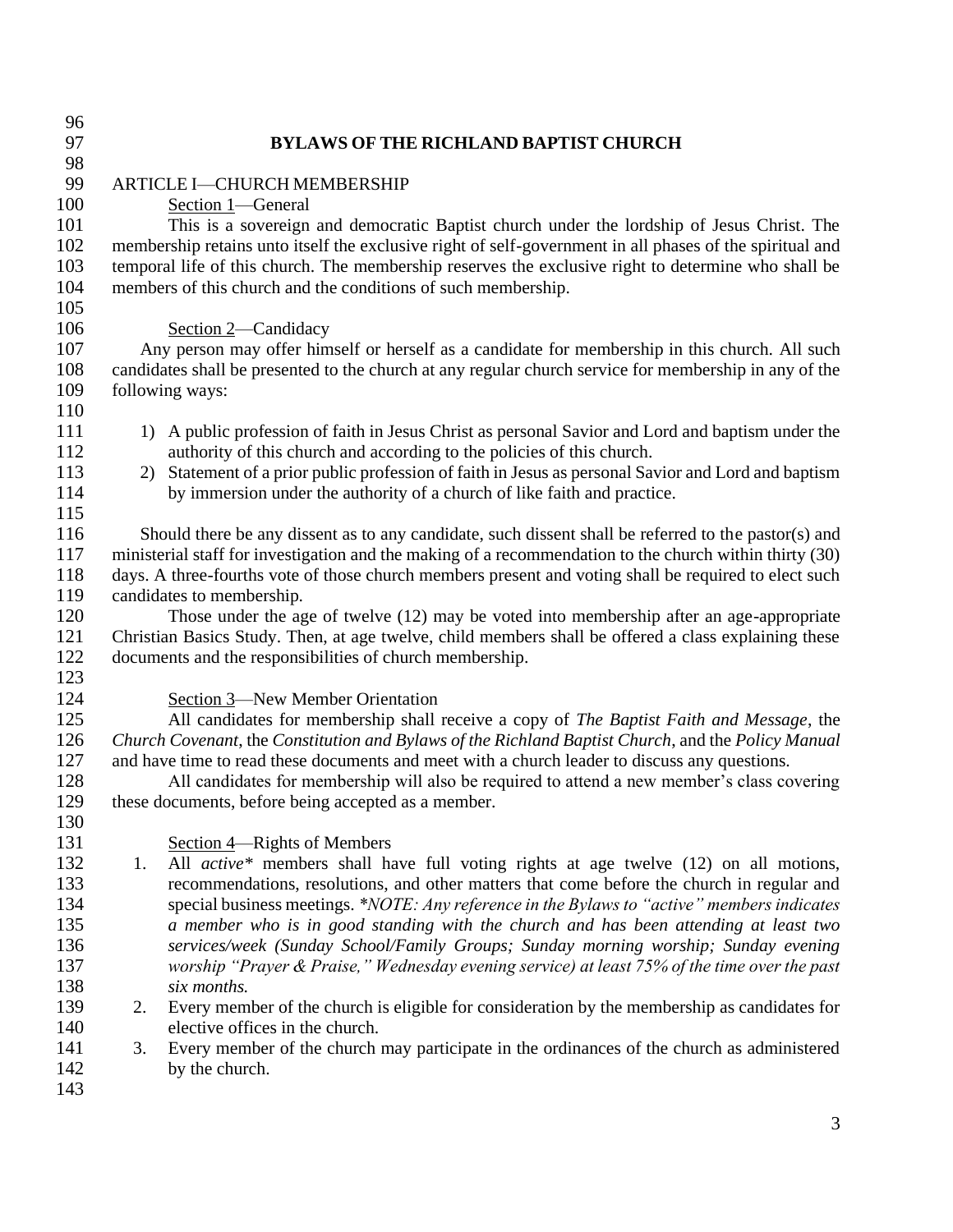| 144 | Section 5—Termination of Membership                                                                              |                                                                                                                                                    |  |  |
|-----|------------------------------------------------------------------------------------------------------------------|----------------------------------------------------------------------------------------------------------------------------------------------------|--|--|
| 145 | Membership shall be terminated in the following ways:                                                            |                                                                                                                                                    |  |  |
| 146 | Death of the member.<br>1.                                                                                       |                                                                                                                                                    |  |  |
| 147 | 2.<br>Transfer to another Baptist church.                                                                        |                                                                                                                                                    |  |  |
| 148 | 3.                                                                                                               | Exclusion by action of this church by a three-fourths $(3/4)$ vote at a business meeting.                                                          |  |  |
| 149 | 4.                                                                                                               | Erasure upon request or proof of membership in a church of another denomination.                                                                   |  |  |
| 150 |                                                                                                                  |                                                                                                                                                    |  |  |
| 151 |                                                                                                                  | Section 6—Church Discipline                                                                                                                        |  |  |
| 152 |                                                                                                                  | It shall be the practice of this church to emphasize to its members that every reasonable measure                                                  |  |  |
| 153 | will be taken to assist any troubled member. The pastor(s), other members of the church staff, and               |                                                                                                                                                    |  |  |
| 154 | deacons are available for counsel and guidance. The attitude of members toward one another shall be              |                                                                                                                                                    |  |  |
| 155 | guided by a concern for redemption and reconciliation, rather than punishment.                                   |                                                                                                                                                    |  |  |
| 156 | Should some serious condition exist that would cause a member to become a liability to the                       |                                                                                                                                                    |  |  |
| 157 | general welfare of the church, the pastor(s) and the deacons will take every reasonable measure to               |                                                                                                                                                    |  |  |
| 158 |                                                                                                                  |                                                                                                                                                    |  |  |
| 159 | resolve the problem in accordance with Matthew 18. If it becomes necessary for the church to take                |                                                                                                                                                    |  |  |
| 160 | action to exclude a member, a three-fourths $(3/4)$ vote of the members present is required; and the             |                                                                                                                                                    |  |  |
| 161 | church may proceed to declare the person to no longer be in the membership of the church. All such               |                                                                                                                                                    |  |  |
| 162 | proceedings shall be pervaded by a spirit of Christian kindness and forbearance.                                 |                                                                                                                                                    |  |  |
| 163 | The church may restore to membership any person previously excluded, upon request of the                         |                                                                                                                                                    |  |  |
| 164 | excluded person, and by vote of the church upon evidence of the excluded person's repentance and<br>reformation. |                                                                                                                                                    |  |  |
| 165 |                                                                                                                  |                                                                                                                                                    |  |  |
| 166 |                                                                                                                  |                                                                                                                                                    |  |  |
| 167 |                                                                                                                  | ARTICLE II-CHURCH OFFICERS, COMMITTEES AND MINISTRIES<br>All who serve as officers of the church and those who serve on church committees shall be |  |  |
| 168 |                                                                                                                  | active members of this church.                                                                                                                     |  |  |
| 169 |                                                                                                                  |                                                                                                                                                    |  |  |
| 170 |                                                                                                                  |                                                                                                                                                    |  |  |
|     |                                                                                                                  | Section 1—Church Officers<br>The officers of this church shall be:                                                                                 |  |  |
| 171 |                                                                                                                  |                                                                                                                                                    |  |  |
| 172 | 1.                                                                                                               | The pastor $(s)$<br>The church staff                                                                                                               |  |  |
| 173 | 2.                                                                                                               |                                                                                                                                                    |  |  |
| 174 | 3.                                                                                                               | The deacons                                                                                                                                        |  |  |
| 175 | 4.                                                                                                               | A moderator and vice-moderator                                                                                                                     |  |  |
| 176 | 5.                                                                                                               | A clerk and a treasurer                                                                                                                            |  |  |
| 177 | 6.                                                                                                               | The trustees                                                                                                                                       |  |  |
| 178 |                                                                                                                  |                                                                                                                                                    |  |  |
| 179 |                                                                                                                  | The <b>pastor(s)</b> is/are responsible for leading the church to function as a New Testament church.                                              |  |  |
| 180 | The pastor(s) will lead the congregation, the organizations, and the church staff to perform their tasks.        |                                                                                                                                                    |  |  |
| 181 |                                                                                                                  | The pastor(s) is/are leader of pastoral ministries in the church. As such he/they work(s) with                                                     |  |  |
| 182 | the deacons and church staff to:                                                                                 |                                                                                                                                                    |  |  |
| 183 | (1) Lead the church in the achievement of its mission.                                                           |                                                                                                                                                    |  |  |
| 184 |                                                                                                                  | (2) Proclaim the gospel to believers and unbelievers.                                                                                              |  |  |
| 185 |                                                                                                                  | (3) Care for the church's members and other persons in the community.                                                                              |  |  |
| 186 |                                                                                                                  |                                                                                                                                                    |  |  |
| 187 |                                                                                                                  | <i>Pulpit Committee</i> —When it is necessary to call a pastor, the church shall elect with at least (1)                                           |  |  |
| 188 | one week's notice, by secret ballot, a (5) five-member Pulpit Committee following Sunday morning                 |                                                                                                                                                    |  |  |
| 189 | worship. The committee shall have at least $(1)$ one man and at least $(1)$ one woman.                           |                                                                                                                                                    |  |  |
| 190 | It shall be the duty of this committee to take the necessary steps to secure a pastor. They shall                |                                                                                                                                                    |  |  |
| 191 | investigate the merits of each man under consideration in regard to his personal character, education,           |                                                                                                                                                    |  |  |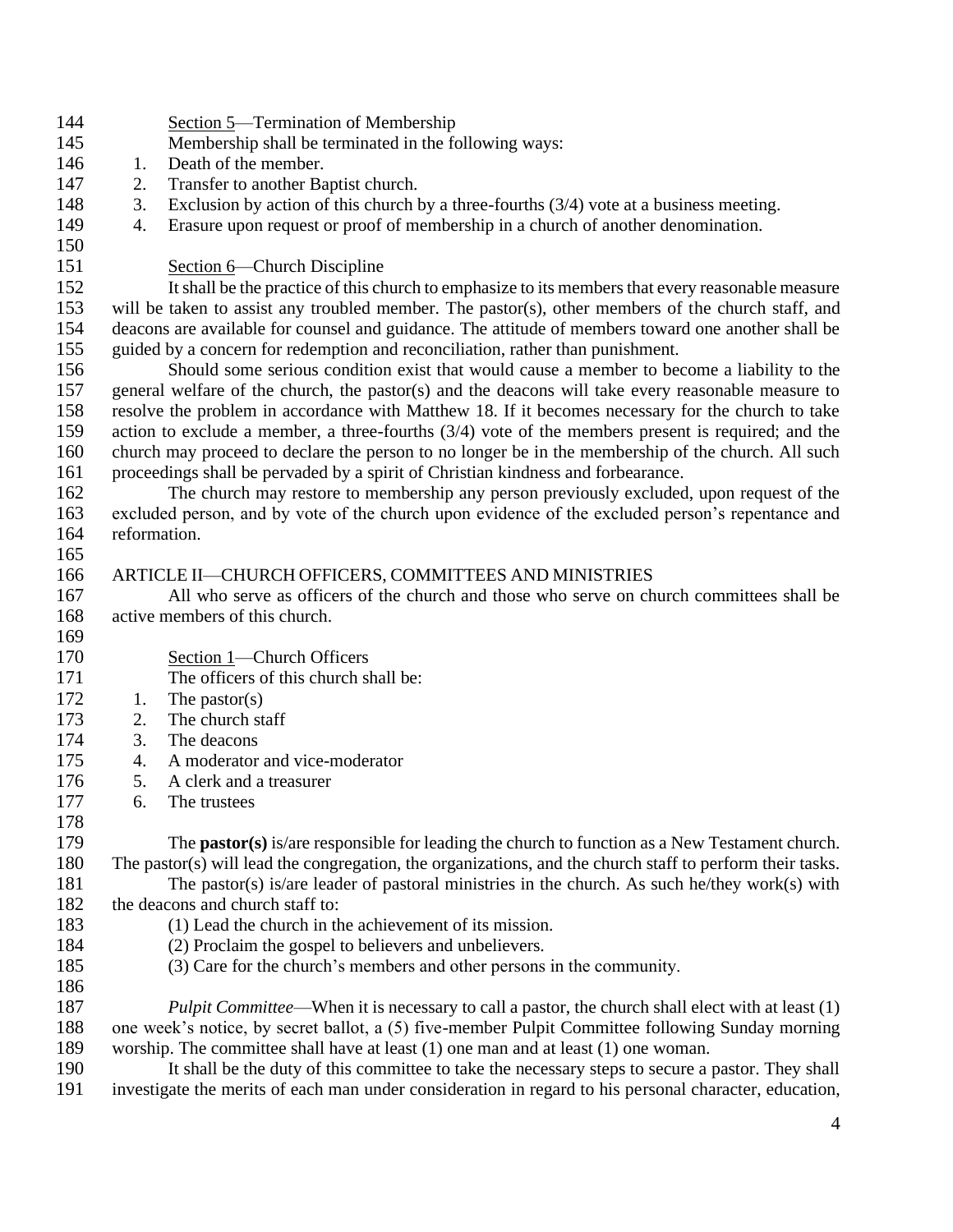ministerial record, preaching ability, Christian experience, and his call to the ministry in determining his fitness for said pastorate. When a suitable man is found, the committee shall invite him to come before the church with at least (1) one week's notice to the congregation and hold a service or services.

 The pastor(s) of this church must be willing to accept and subscribe to the doctrinal statement of *The Baptist Faith and Message* adopted in 2000, by the Southern Baptist Convention, the Church Covenant, and the Constitution and Bylaws of the Richland Baptist Church, and meet the qualifications

198 as directed in I Timothy 3:1-7.<br>199 *Calling a Pastor*—The *Calling a Pastor*—The call of a pastor shall come before the church at a regular or called business meeting with notice of such meeting and its purpose having been announced from the pulpit 201 the Sunday preceding such business meeting or notices mailed to active members at least four (4) days prior to such meeting, or both such methods of notice may be used.

 The vote shall be taken no sooner than one (1) week after the prospective pastor's visit. Three- fourths (3/4) of the ballots cast by active members present and qualified to vote shall be required to issue a call. The vote shall be by secret ballot and shall be conducted by the deacons. The church shall consider only one candidate at one time.

 *General*—The pastor shall be called for an indefinite period of time. The salary shall be fixed at the time of the call and may be changed by vote of the church at any regular business meeting, provided that such change has been submitted by the deacons and considered by the Finance Committee.

 *Termination of Pastorate*—The term of office may be ended upon fourteen (14) days 212 notification on the part of the pastor. The pastor shall notify the church on a Sunday morning, and at 213 that time the church shall vote to accept his resignation.

 Only after following the biblical principles as set forth in Matthew 18:15-17, termination of the pastor by the church shall be recommended by a majority of the deacons and voted on at a regular, or called, business meeting with notice of such meeting and its purpose having been announced from the pulpit the preceding Sunday, or written notices mailed to active members at least four (4) days prior to such meeting. A three-fourths (3/4) majority of the votes cast by secret ballot by active members present and qualified to vote shall be required to terminate the relationship. The church may ask that the pulpit be vacated immediately, but the pastor shall have thirty (30) days to vacate the parsonage.

 *Interim Period without a Lead Pastor*—In the case where the church is without a lead pastor, the other pastor(s) (if applicable), ministerial staff and deacons shall assume the responsibility of 223 selecting a man who will lead the church and make the decisions the lead pastor would normally make.<br>224 They are also responsible for making sure the pulpit is filled during this time. They are also responsible for making sure the pulpit is filled during this time. 

 The **ministerial staff** shall be called and employed as the church determines the need for such offices. A job description shall be written when the need for a staff member is determined. Those staff members of whom the church requires evidence of a personal call of God to minister 229 shall be recommended to the church by the Personnel Committee and called by church action. At the time of resignation, not less than a two-week notice shall be given to the church. The church may vote to vacate such positions upon recommendation of the Personnel Committee, such termination 232 being immediate, and the compensation conditions being the same as for the pastor(s), except that the amount shall relate to the individual's compensation.

 **Non-ministerial staff** shall be composed of those persons, other than the pastor(s), employed by the church. Job descriptions for each position setting forth responsibilities, benefits, terms and conditions of employment, manner of calling or hiring, and termination shall be drafted by the Personnel Committee and approved by the church. The pastor shall be the supervisor of all staff.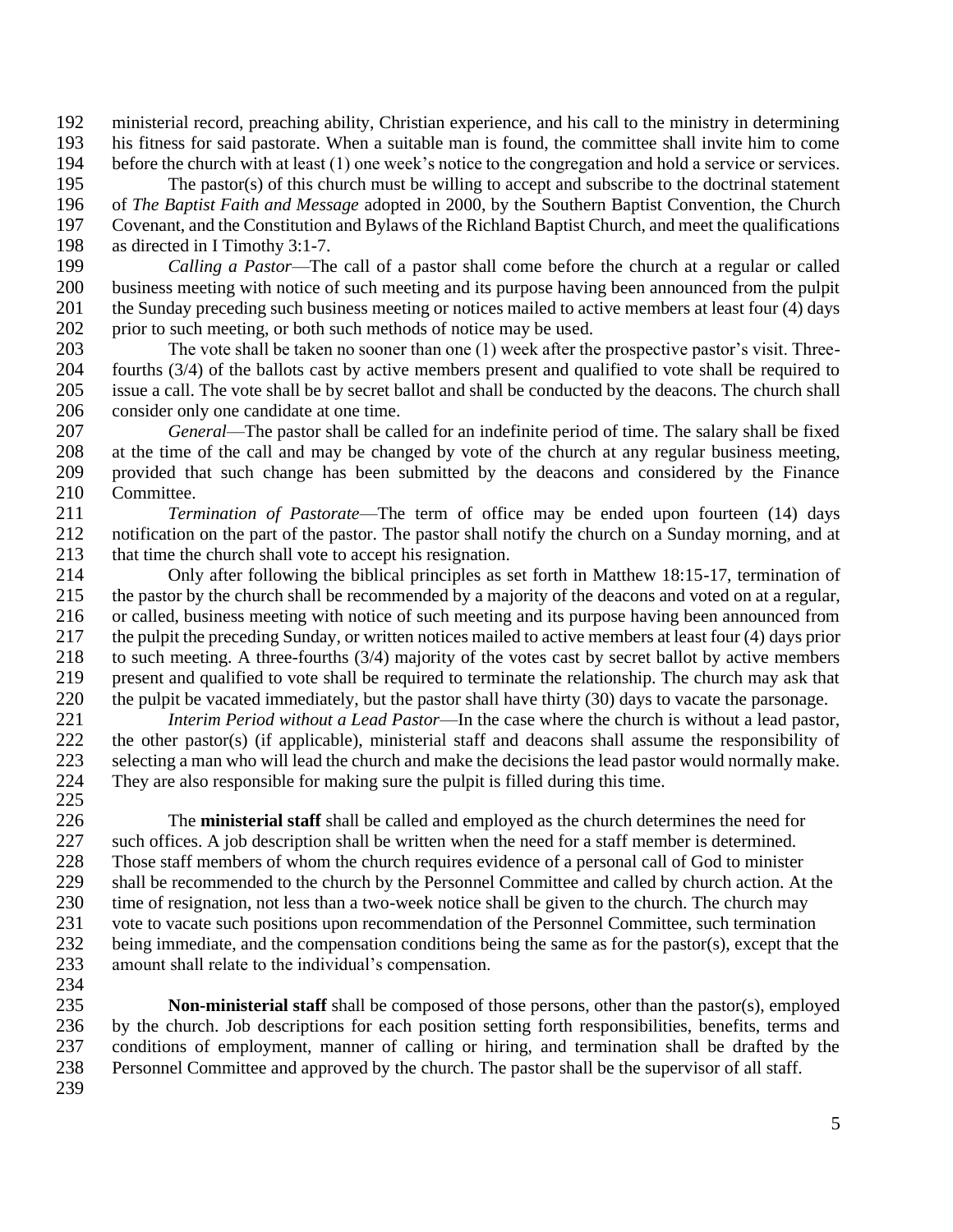church. The deacons shall elect their officers and be organized to assist the pastor and for the consideration of problems related to the ministry. They are to serve with the pastor by: 1. Leading the church in the achievement of its mission 2. Proclaiming the gospel to believers and unbelievers 3. Assisting the pastor in worship activities, visitation, ministry to the church family, and other ministries that enhance the mission of the church 4. Preparing the elements and serving the Lord's Supper 5. Overseeing the distribution of the church's Benevolent Fund to those in need (This fund shall be audited annually by the Audit Committee.) *Qualifications of Deacons*—The qualifications of the deacons shall be those set forth in the New Testament in Acts 6:3 and I Timothy 3:8-13. *Election of Deacons*—In April of each year an election shall be held to fill vacancies that result from a deacon not wishing to continue in active service, death of a deacon, or from church growth. The deacon body shall receive names from any active member of the church and/or select names to be placed on a deacon's candidate list. A man must be an active member of the church for a period of not less than one (1) year before being eligible for election as a deacon. The deacons shall interview candidates as to their qualifications and willingness to serve, and then recommend candidates to the church for action on electing them as deacons. An ordained, inactive deacon may be chosen by the deacons at a regular meeting of the deacons to fill a vacancy and shall be voted into service at the next regular business meeting. *Number of Deacons*—There shall be (1) one deacon for every (12) twelve to (15) fifteen church families. *Ordination Procedure*—Since deacons are to serve the church, the service will emphasize that a member of the congregation has been selected by the majority to serve the whole. The church's deacons and their spouses shall lead in the commissioning service. Other members of the church and guests shall be invited to participate. *Length of Term*—Every three years, deacons will either be reaffirmed by the congregation to continue, or they have the option to rotate off the board of deacons. Those who wish to resign their 271 position as a deacon, whether at the end of his term or before the end of his term, will share this desire<br>272 with the pastor(s) and deacons, so advanced notice can be given to the church in order to elect a with the pastor(s) and deacons, so advanced notice can be given to the church in order to elect a replacement. *Termination of a Deacon*—Only after following the biblical principles as set forth in

**Deacons**, in accordance with the teachings of the New Testament, are to be servants of the

 Matthew 18:15-17, the removal of a deacon from service shall be passed by a three-fourths (3/4) majority vote by secret ballot of those active members present and qualified to vote at a specially called business meeting.

 **Moderator** shall preside over all church business meetings, except when the matter before the church relates directly to the moderator. The length of term shall be two years unless extended by the reaffirmation/re-election of the church.

 **Vice-Moderator** shall preside at business meetings in the absence of the moderator or when the matter before the church relates directly to the moderator. The length of term shall be two years unless extended by the reaffirmation/re-election of the church.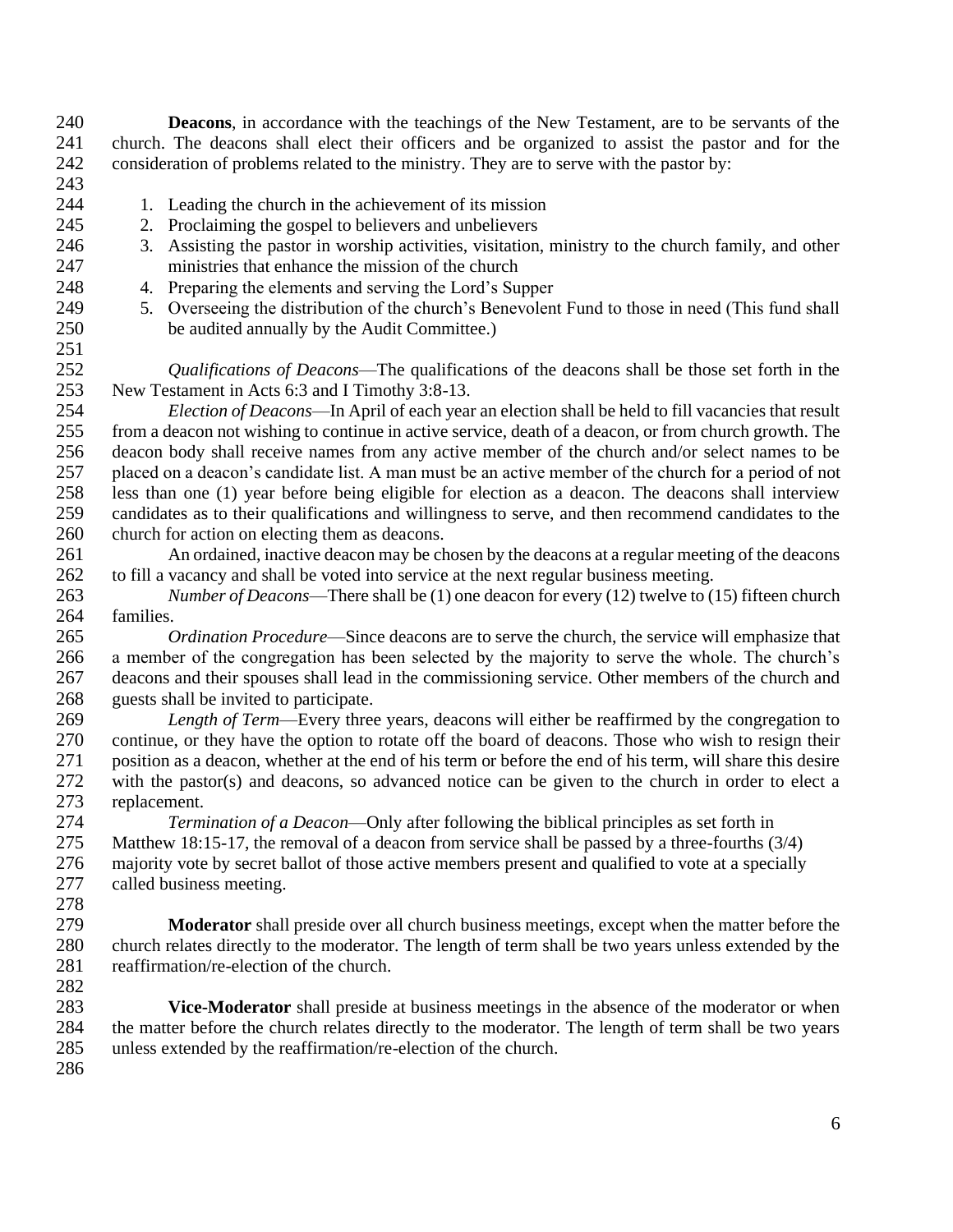**Clerk** shall keep accurate minutes of the business meetings, keep other necessary records, and conduct all necessary correspondence for the church in connection with this office. All books and records pertaining to this office shall be turned over immediately to the clerk's successor. Duplicate copies of all transactions shall be maintained at a separate location. The clerk and church secretary shall serve as custodians of a copy of all original reports, correspondence, church business meeting minutes, and any other permanent church records, which shall be kept in a locked safe at the church. It shall be necessary for (1) one custodian and a church member to be present to unlock and view information therein. In the absence of the moderator and vice-moderator, the clerk shall call the church to order and an acting moderator shall be elected. The length of term shall be two years unless extended by the reaffirmation/re-election of the church. 

 **Treasurer** shall be custodian of all funds contributed to the church and all its auxiliaries for general and special purposes with the exception of the Benevolent Fund, which shall be under the control of the deacons. The Finance Committee shall promptly and regularly deposit all receipts in a bank account or accounts approved by the church and all disbursements shall be made by check. The treasurer shall make monthly reports to the church of all receipts and disbursements and the exact balance on hand in the bank. The treasurer shall provide all financial records at the close of the financial year for audit by the Audit Committee. All books and records pertaining to this office shall be turned over immediately to the treasurer's successor. The length of term shall be two years unless extended by the reaffirmation/re-election of the church.

 **Trustees** are legal officers for the church and also serve as one of the standing committees. For more information, see standing committees below.

 The officers of the **church corporation** shall be: president, vice-president, treasurer, and clerk. The officers shall be elected annually and serve as follows: chairman of deacons as president, chairman of trustees as vice president, church clerk as secretary and church treasurer as treasurer of the corporation.

 The corporation's officers shall see to the filing of the annual reports necessary to maintain the corporation as a legal entity. They shall in no way usurp the power of the active members to control the operation of the church.

318<br>319

# Section 2—Committees and Ministries

 The pastor shall be an ex-officio member of all committees and ministries. A chairperson shall be named by each committee's or ministry's members to head said committee/ministry unless otherwise stated. All volunteers, who serve as committee members and ministry leaders, shall be elected annually by the church from candidates recommended by the Nominating Committee or from floor nominations at the June business meeting. Vacancies occurring during the church year shall be filled in like manner. However, only motions from the floor will be accepted for filling positions on the Nominating Committee. Any person serving on a committee or in a ministry who misses (3) three committee/ministry meetings during the fiscal year, without giving an excuse, can be removed from that committee or ministry. Also, members who do not maintain an active role in the life of the church can be removed from any committee, as long as the proper church discipline steps according to Article I, Section 6 are followed. No committee/ministry planning meetings shall be held during regular services.

- 
- Standing Committees are as follows and shall consist of the following number of members:
-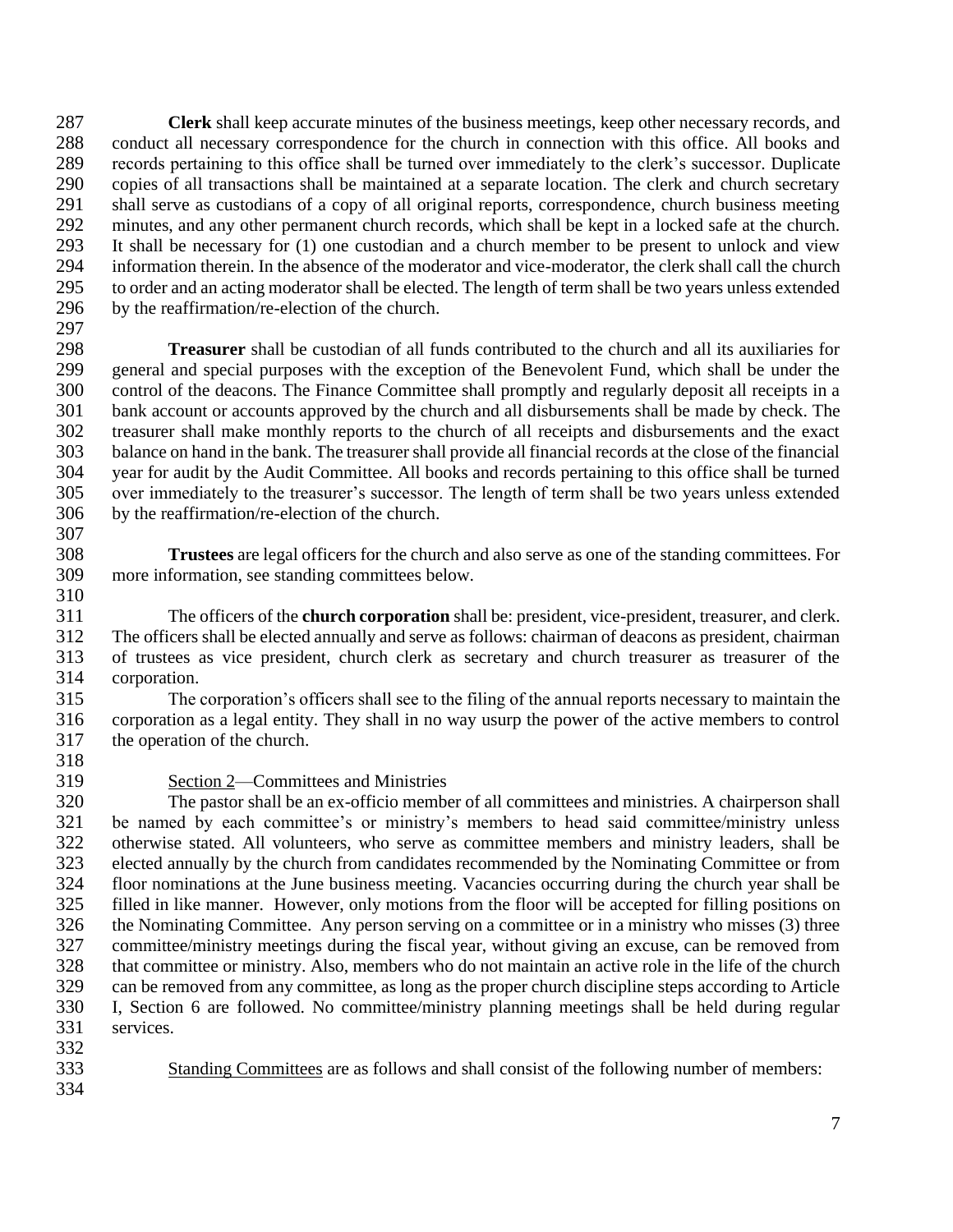1. Trustees—(6) six members 2. Finance Committee—(6) six members 3. Personnel Committee—(5) five members 4. Nominating Committee—(3) three members The term of office shall be (3) three years with a rotation order so that one-third (1/3) of the members rotate off each year. A member rotating off shall not serve on that committee again until one year has passed; however, a person filling a vacancy for less than one year may also fill the position for the next full term. No person shall serve on more than one Standing Committee at a time. Trustees shall monitor the custody of church property. They shall have no power to buy, sell, mortgage, lease, or transfer any church property without a specific vote of the church authorizing each action. The trustees shall affix their signatures to all legal documents involving the sale, mortgaging, purchase, or rental of church property or other legal documents where the signatures of the trustees are required. Emergency repairs may be taken care of by the trustees as needs arise. Trustees are responsible for maintaining all church properties for ready use and recommending polices regarding use of church properties. They shall obtain and oversee all church insurance policies both property and liability, and recommend employment of construction and repair personnel. (No church property is to be removed from the premises without signing out the items through the church office where a written record of borrowed property shall be kept with dates of removal and return.) Finance Committee members must be active, supporting members of the church for a minimum of one (1) year and have shown support of the church and all its ministries through tithing (recommended as giving minimum of ten percent (10%) of one's gross income regularly through this local church). They must support the idea of a budget. It shall be the duty of this committee to prepare and present an annual budget to the church prior to the beginning of the fiscal year. They shall be responsible for counting and depositing all moneys that comes into the church and keeping the church advised of its financial position in a monthly report. They shall have supervision over the raising of funds to meet the budget and dispersing funds within the budget and shall be responsible for the promotion of stewardship among church members. The treasurer shall serve as an ex-officio member. The expenditure of money for items not in the budget in excess of seventy-five dollars (\$75) must be referred to the Finance Committee for a recommendation before the request can be submitted to the church for approval. A quorum of two-thirds (2/3) of the Finance Committee members is required to act on any financial matter pertaining to the church. Personnel Committee shall be responsible for writing job descriptions for all staff positions, excluding the pastor. They shall obtain resumes and be responsible for interviewing candidates to fill positions as directed by the church and for background investigations of selected candidates prior to recommendation to the church for approval. The pastor shall submit written, annual staff job evaluations to the committee who shall review and make salary recommendations to the Finance

 Nominating Committee, in consultation with the church ministry personnel and leadership, shall coordinate the staffing of church leadership positions that are filled by volunteers (except for members of the Nominating Committee). They shall solicit from the active church membership volunteers to fill any position or vacancy, which may occur by seeking those persons desiring to serve

Committee.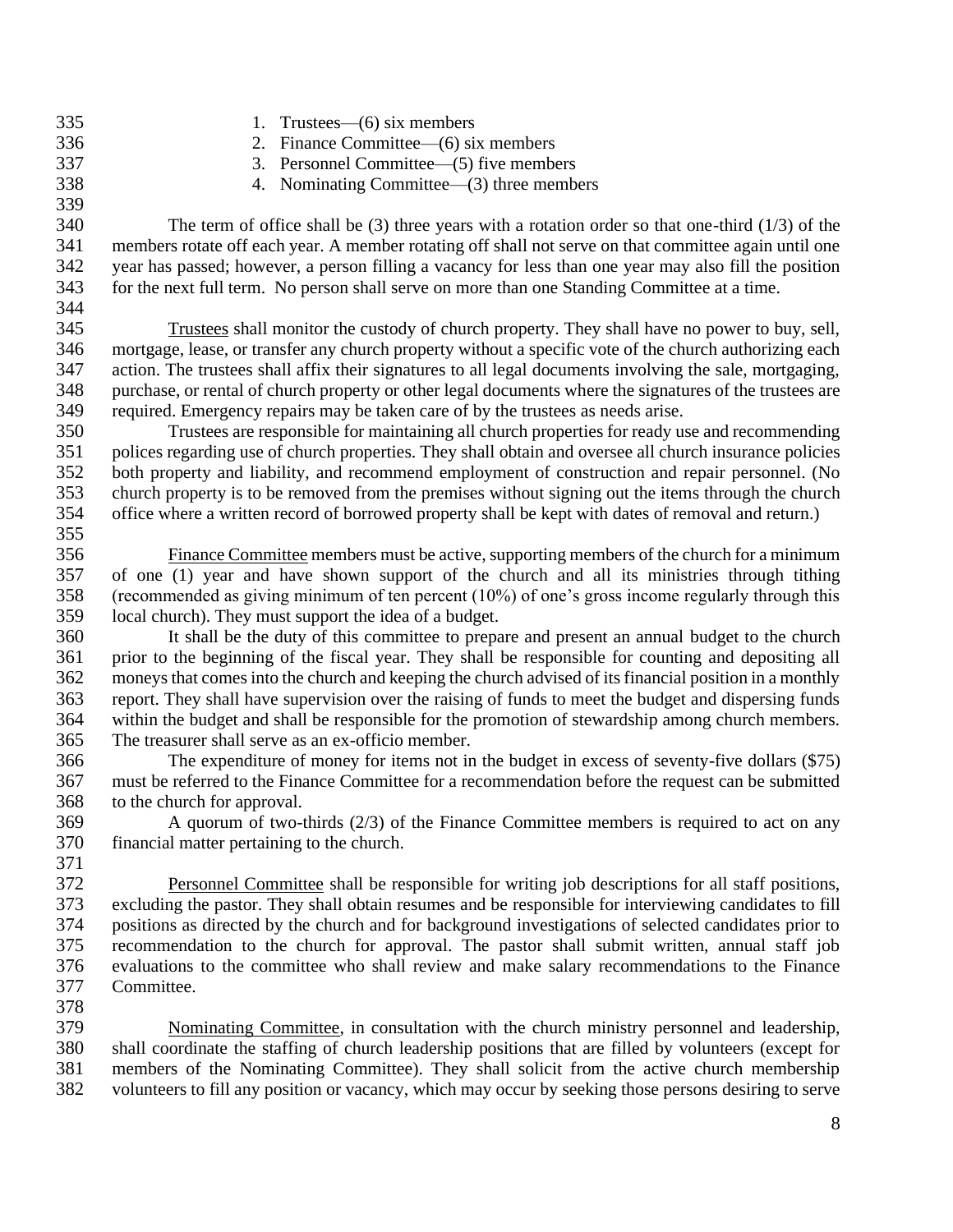with prayerful consideration and Christian discernment. Then they shall recommend such persons for election by the church.

 Church Committees and Ministries may be established as deemed necessary by the church to provide ministry opportunities and as an outreach into the community. The job description of such committees/ministries shall be set by the church and shall be under church direction with all leaders being elected by the church and reporting regularly to the church. None maintain a separate bank account or keep funds for expenses without church approval. These may be but are not limited to the following committees:

| 393 | Audiovisual/Equipment Committee                                                                   | <b>Audit Committee</b>                                                                       |  |  |
|-----|---------------------------------------------------------------------------------------------------|----------------------------------------------------------------------------------------------|--|--|
| 394 | <b>Child Abuse Prevention Committee</b>                                                           | Children's Ministry                                                                          |  |  |
| 395 | <b>Church History Committee</b>                                                                   | <b>Constitution Committee</b>                                                                |  |  |
| 396 | <b>Decorating Committee</b>                                                                       | Early Childhood                                                                              |  |  |
| 397 | <b>Food Pantry Ministry</b>                                                                       | <b>Funeral Committee</b>                                                                     |  |  |
| 398 | <b>Hostess Committee</b>                                                                          | <b>Library Committee</b>                                                                     |  |  |
| 399 | Men's Ministry                                                                                    | Mission & Ministry Equippers                                                                 |  |  |
| 400 | <b>Music Ministry</b>                                                                             | <b>Prayer Ministry</b>                                                                       |  |  |
| 401 | <b>Remembrance Committee</b>                                                                      | Senior Adult                                                                                 |  |  |
| 402 | <b>Special Events</b>                                                                             | <b>Sunday School/Family Groups</b>                                                           |  |  |
| 403 | <b>Usher Committee</b>                                                                            | Women's Ministry                                                                             |  |  |
| 404 | <b>Youth Ministry</b>                                                                             |                                                                                              |  |  |
| 405 |                                                                                                   |                                                                                              |  |  |
| 406 |                                                                                                   |                                                                                              |  |  |
| 407 |                                                                                                   | Ad-Hoc Committees may be formed as needed to complete a task by the church or a committee.   |  |  |
| 408 | This committee will remain in force until its designated task has been accomplished.              |                                                                                              |  |  |
| 409 |                                                                                                   |                                                                                              |  |  |
| 410 | ARTICLE III-CHURCH ORDINANCES                                                                     |                                                                                              |  |  |
| 411 | Section 1-Baptism                                                                                 |                                                                                              |  |  |
| 412 | This church shall receive for baptism any person who has received Jesus Christ as Savior by       |                                                                                              |  |  |
| 413 | personal faith, who professes Him publicly at any worship service, and who indicates a commitment |                                                                                              |  |  |
| 414 | to follow Christ as Lord.                                                                         |                                                                                              |  |  |
| 415 | 1. Baptism shall be by immersion in water.                                                        |                                                                                              |  |  |
| 416 | 2. The pastor, or whomever the church shall authorize, shall administer baptism. The deacons      |                                                                                              |  |  |
| 417 | shall assist in the preparation for, and the observance of, baptism.                              |                                                                                              |  |  |
| 418 | 3. Baptism shall be administered as an act of worship during any worship service of the           |                                                                                              |  |  |
| 419 | church.                                                                                           |                                                                                              |  |  |
| 420 |                                                                                                   | 4. A person who professes Christ and is not baptized after a reasonable length of time shall |  |  |
| 421 | be counseled by the pastor and/or staff or deacons. If negative interest is ascertained on the    |                                                                                              |  |  |
| 422 | part of the candidate, he or she shall be deleted from those awaiting baptism.                    |                                                                                              |  |  |
| 423 | Section 2—The Lord's Supper                                                                       |                                                                                              |  |  |
| 424 | The church shall regularly observe, as scheduled by the pastor(s) and deacons, the Lord's         |                                                                                              |  |  |
| 425 | Supper during worship services. The pastor(s) and deacons shall administer the Lord's Supper, the |                                                                                              |  |  |
| 426 | deacons being responsible for the physical preparations.                                          |                                                                                              |  |  |
| 427 |                                                                                                   |                                                                                              |  |  |
| 428 | ARTICLE IV-CHURCH COUNCIL                                                                         |                                                                                              |  |  |
|     |                                                                                                   |                                                                                              |  |  |